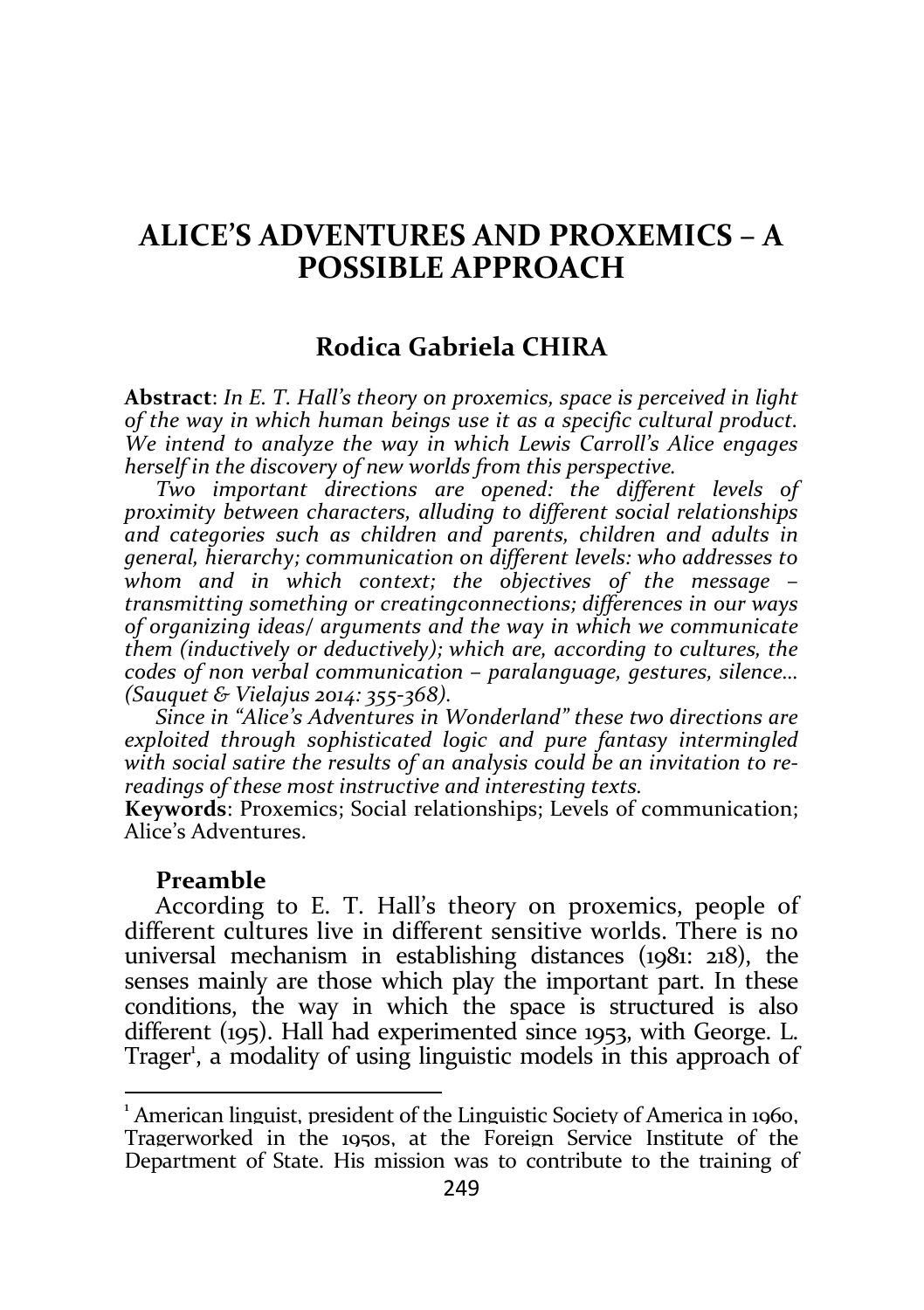space. (196). On the other hand, in order to interact with an organism, one needs to master communication systems (197) which allow to establish personal distances, social distances and critical distances. The content of a conversation, for example, is connected to the distance and the situation as well as to the relationship between the participants, their emotions and activities. This connection – debated by the German linguist Martin Joos in Five Clocks (1962) – that linguistic analysis has with distance and situation in a conversation may be applied in proxemics. In this respect, E.T. Hall evokes Martin Joos' five styles – intimate, consultative, casual, formal, frozen – as corresponding to types of distances to be established between persons in certain communicative situations such as intimate, socio-consultative and public (216).

If, according to the same E.T. Hall, space is perceived in light of the way in which human beings use it as a specific cultural product, we should first situate Alice's case – the captivating character in Lewis Carroll's famous creation – in its epoch. First published in 1865, Alice's Adventures in Wonderland is part of the 1850-1870 glorious decades of the Victorian's era. By that time, Charles Lutwidge Dodgson had already had a stable position as lecturer of mathematics at Christ Church, Oxford, thus preparing his career as a mathematician, logician, Anglican deacon and allowing his passion of portrait photography to develop<sup>2</sup>. The third

diplomats prior to their departure abroad. On this occasion he worked with Edwart T. Hall (American anthropologist and cross-cultural researcher) and Ray Birdwhistell (American anthropologist). While Trager's project was the development of paralanguage, Birdwhistell worked on kinesiks and Hall on proxemics.

 $2$  He practically belongs to a family of High Church Anglicans in the Victorian era when the Church of England had the Anglicans in favour and who enjoyed a great popularity. The Church of England also exercised its power in the state of England during the  $19<sup>th</sup>$  and then the 20th centuries although the nonconformist churches strived to impose their points of view. Retrieved August 23, 2018, from Lewis Carroll. Retrieved October 12, 2018, from https://en.wikipedia.org/wiki/Lewis \_Carroll.

His epoch did not lack challenges of all kinds. 1832, the year of his birth, for example, marked the beginning of the second Asiatic Cholera Pandemic but it also was the year of the First Reform Act concerning the augmented number of male voters, the vote still being denied to women. In1898, the year of his death, a primitive model of electric cars already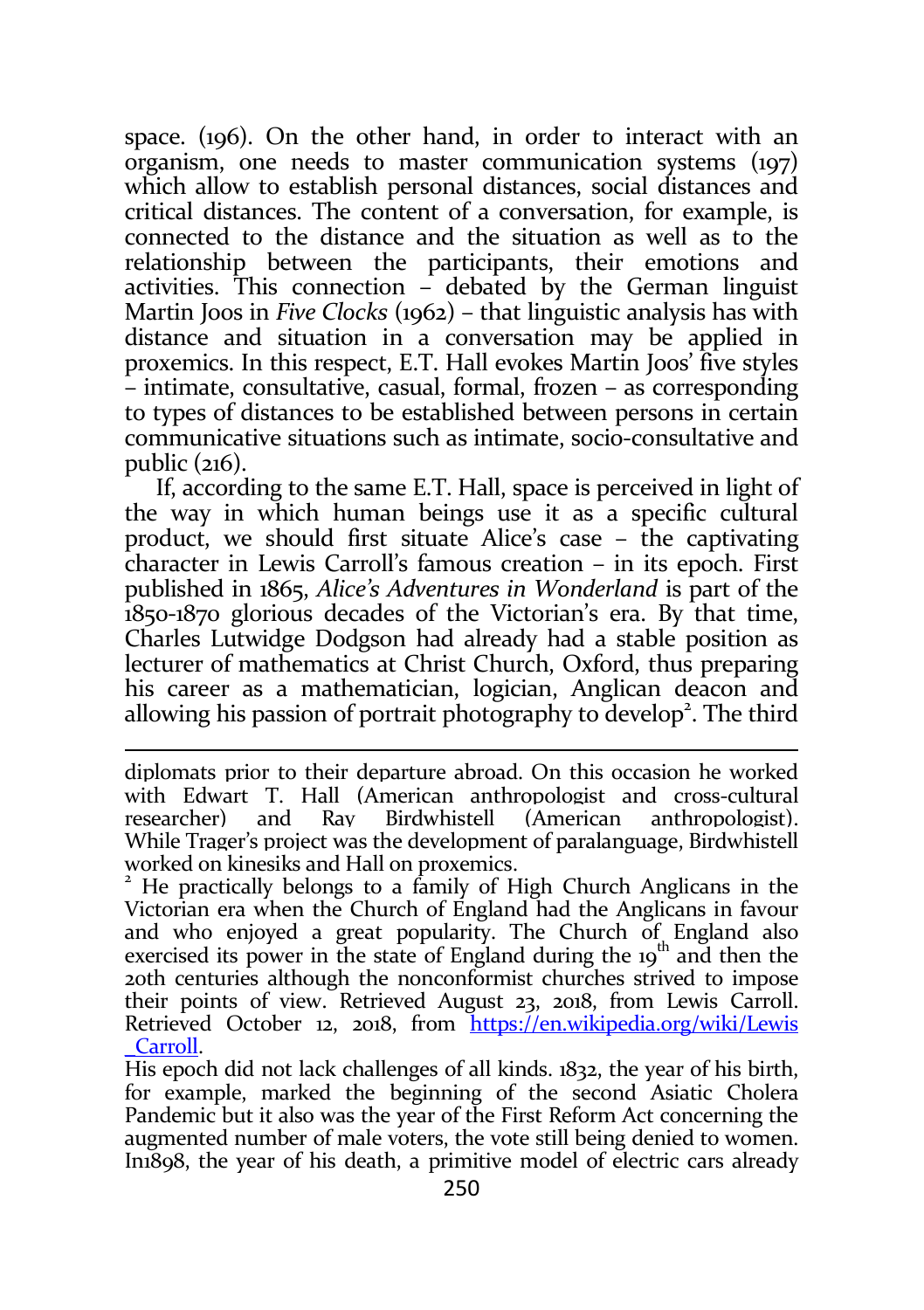of eleven children of first cousins, he leaves home for school at fourteen, he loses his mother at nineteen, he meets the Liddell family including Alice, their youngest daughter, at twenty-three, more exactly in 1855. He is said to have invented Alice's Adventures in Wonderland in July 4, 1862, during a summer boating trip with the three Liddell sisters. Three years later, in 1865, the book is published.<sup>3</sup> Alice must have been a very intelligent and curious girl, reminding him of his family mostly constituted of sisters, and probably with a deep need for affection. Being part of a numerous family, his mother might not have been as close to him as he wanted; moreover, his rather early departure from home for study also deprived the young boy of an affectionate closeness. In my eyes, this might have influenced his generally solitary life, which made him retire little by little from public positions, even giving up passions like photography. He could probably find in children the lost purity he was longing for.

exists. By the time Alice's Adventures is published, Charles Darwin also writes and publishes his famous Origin of Species.

In as far as education is concerned, 19th century reforms expanded education provision and introduced widespread state-funded schools so that, by 1880, education was compulsory for children aged five to ten (with school leaving age progressively raised since then). At the same time, until the government established free, compulsory education, the Church of England sponsored most formal education. "Since the establishment of Bedford College (London), Girton College (Cambridge), and Somerville College (Oxford) in the  $19<sup>th</sup>$  century, women also can obtain a university degree." Retrieved August 23, 2018, from History of education in England.https://en.wikipedia.org/wiki/ History of\_ education in England

The nonsensical discussion between Alice and the Mock Turtle helps us discover the way elementary schools, with their disciplines, were organized. Thus, in the sea, there were regular classes like "Reeling and Writhing", different branches of Arithmetic ("Ambition, Distraction, Uglification and Derision"), "Mystery, ancient and modern, with Seaography: then […] Drawling, Stretching and Fainting Coils", the disciplines taught by the Classical master ("Laughing and Grief") and finally extra classes like French, Music and Washing. The schooldays went from ten hours to one hour per day, with theoretically a holiday in the eleventh, passing from "lesson" to "lessen".

<sup>&</sup>lt;sup>3</sup> In 1867, a sequel to Alice's Adventures is published, Through the Looking Glass and What Alice Found There.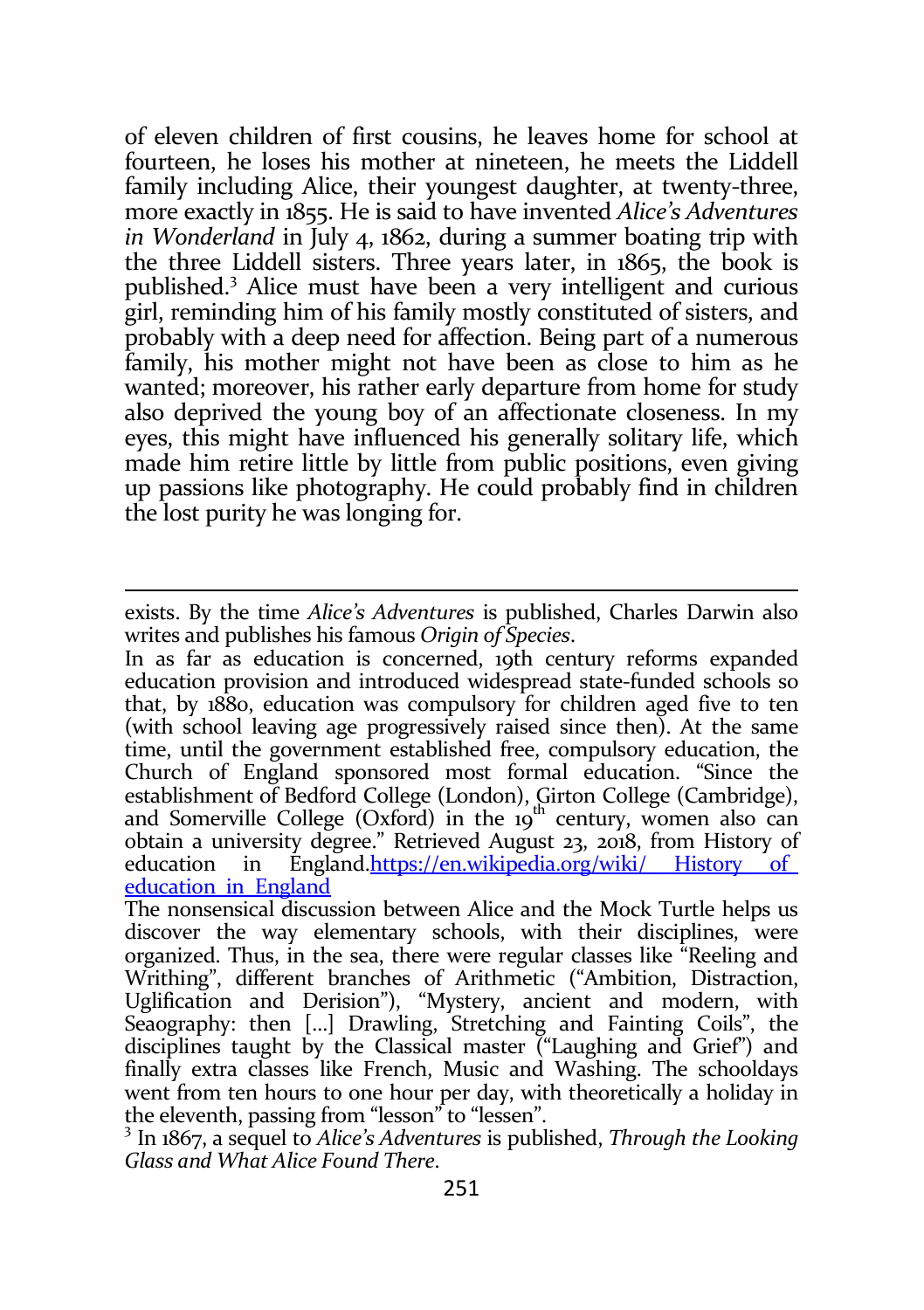Alice is a girl in primary school, a future woman herself, with a specific type of education.<sup>4</sup> She still fluctuates between two worlds, the imaginary one, still tremendously rich at this age, and the socalled real world, built by adults. Lewis Carroll thus creates a parallel universe, the Underground in the first edition, the deeprooted world, alluding to our inner world, that of the imagination. Or, according to certain exegetes, the enchanted garden is assimilated with paradise. The passage from the real to the imaginary world is quite natural: in the garden of their house, close to teenagers or adults, the child is getting bored and falling asleep so that she may follow the Rabbit into its hole. The return to reality is still natural, Alice wakes up in her elder sister's lap, she tells her the dream and is sent afterwards for her cup of tea, because it is already tea time.

Once arrived in the strange world, Alice is confronted with weird situations. Distances are created between herself and the strange characters she meets, from all kinds of animals more or less familiar like the cat, the dog, the mouse, the rabbit, but also the Gryphon<sup>5</sup> or the Mock Turtle, birds and fish afterwards, to

<sup>4</sup>The situation of women slowly started to improve although there still were many disadvantages. During Queen Victoria's reign, women did not have the right to vote, sue, or own property. They were generally "expected to marry and perform household and motherly duties rather than seek formal education. Even women who were not successful in finding husbands were generally expected to remain uneducated, and to take a position in childcare (as governesses or as supporters to other members of their family). The outlook for education-seeking women improved when Queen's College in Harley Street, London was founded in 1848 – the goal of this college was to provide governesses with a marketable education. Later, the Cheltenham Ladies' College and other girls' public schools were founded, increasing educational opportunities for women- and leading eventually to the development of the National Union of Women's Suffrage Societies in 1897." Women in the Victorian Era.Retrieved August 23, 2018, from https://en.wikipedia.org/wiki/ Women in the Victorian era.

<sup>&</sup>lt;sup>5</sup>"As Jerry Maata says in his analysis on the book, Charles Dodgson's academic education shows: "The exotic fantasy creatures who inhabit the worlds of his imagination all have very peculiar names made up from real words in English, French and Latin. For example, the Dormouse is a sleeping mouse. Dormire in Latin means to sleep, while there's no need to explain the rest of the word." (\*\*\* March 1997). The mythological creature called Gryphon is to be met in Chapter IX. Mythological characters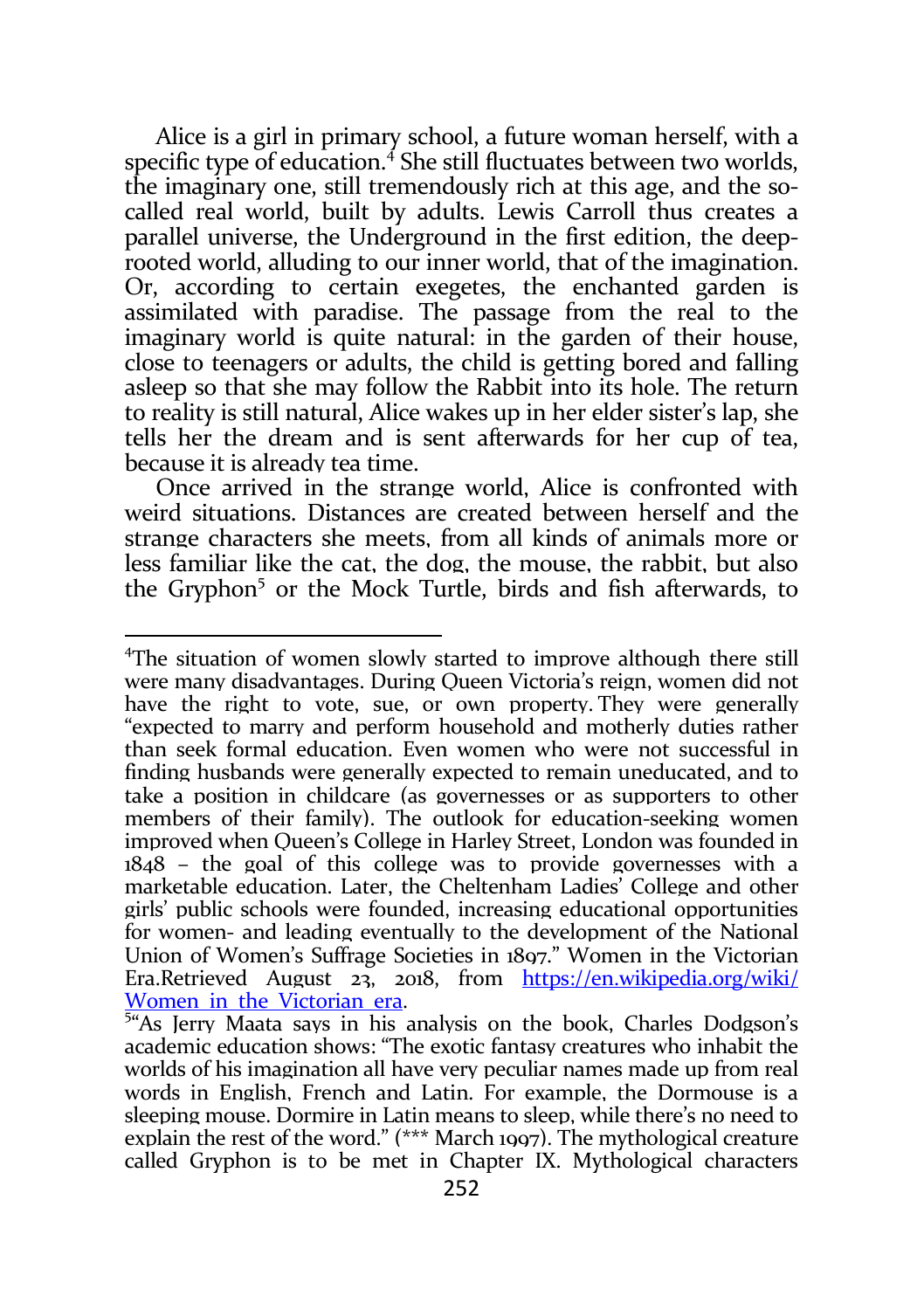human beings like the Duchess, the Queen and the King of Hearts, the royal court. If the animals are more or less close to children through their dimensions first of all and to the special type of perception children have for them, the adults, just like in the real world, prove difficult to cope with. We can also speak about the distances a child creates with himself/herself. Alice often remarks she is two persons in one: an impulsive voice and a calculated one. Of great importance are the eleven modifications of her body's dimensions which make her act accordingly, not without certain difficulties.

Up to this moment, references were made to distances in space. Can these distances be perceived through language as well? They certainly can. The dialogues Alice has with herself and the characters she meets on her way help us understand her positioning as an individual. In the course of her adventures Alice asks herself several times who she is. She once comes to the comparison between herself and Ada, the little girl with curly hair, then with Mabel. But she cannot be Ada, her hair is not that curly. She cannot be Mabel either because she knows many more things, although she is not entitled to be so sure about what she knows considering the big amount of changes in the course of one day only. In her conversation with the Caterpillar, she again cannot tell who she is because her dimensions have changed several times already. Henceforth, our perception of the world is favoured by and dependent on dimensions, more specifically on our age. Therefore we may become confused when we lose control on our own dimensions.

What changes in fact with dimensions? Do they modify our way of thinking and the reactions we are having towards the others? Is this change in dimensions restraining or favouring communication? Our existence is influenced not only by dimensions but also by the way in which human beings think

intermingle in fact with creations of the epoch, such as the mock turtle soup, made of veal instead of a turtle, so the Mock Turtle is a combination between a veal and a turtle and proposes a funny dance where all words are adapted to this type of character's imagined or imaginary life. On the other hand, like in Antoine de Saint Exupéry's Little Prince, even if this time they do not belong to the author, the images are very important in helping the reader understand spatiality.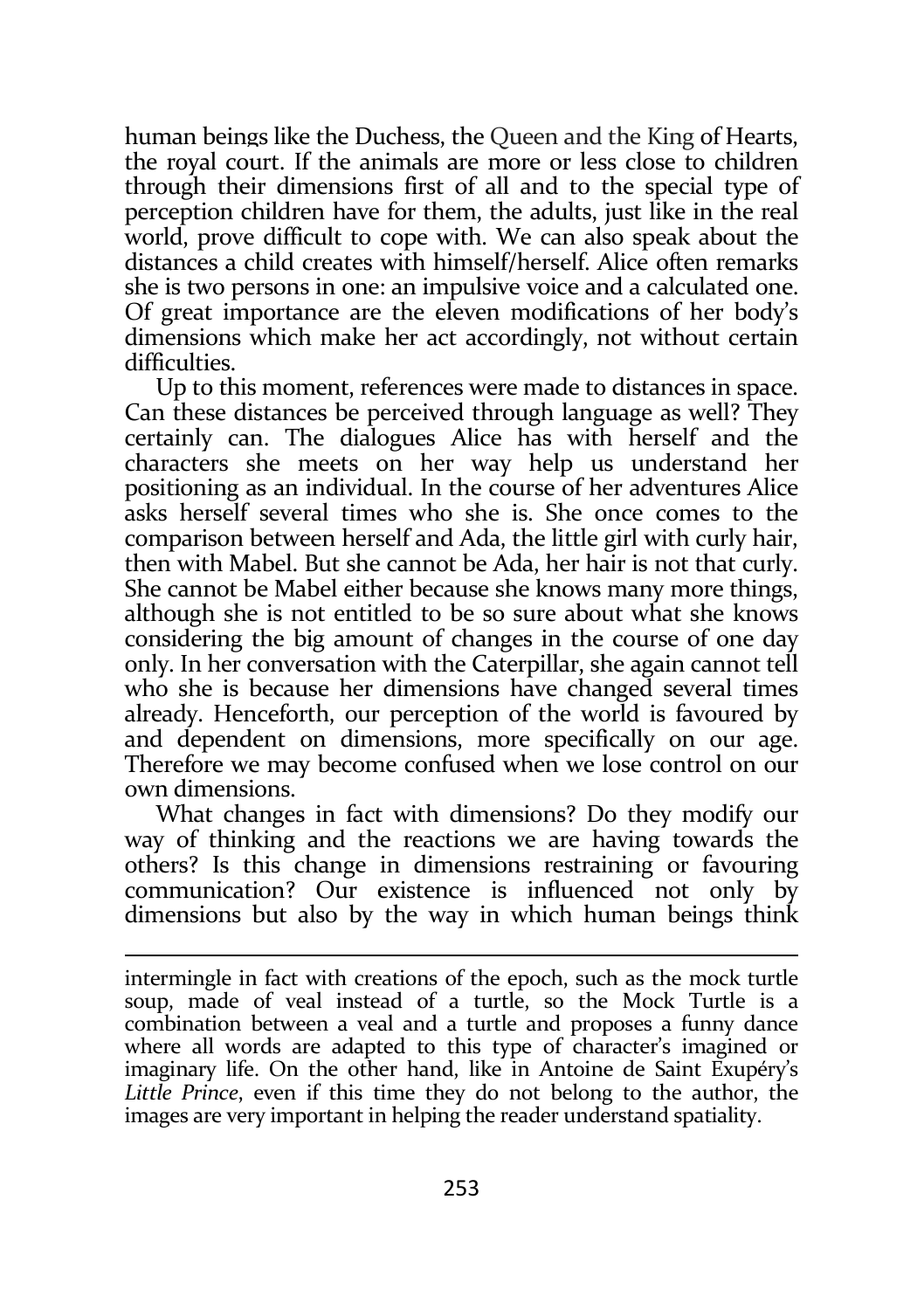determined by their age, social status and character. To all these, we should evidently add the self-preservation, common both to animals and human beings. Since human beings are endowed with the gift of speech, words may encourage or terrify them.

Henceforth, the way in which we submit to or control our selfpreservation instinct through our cultural level and self awareness, the relationship between myself and the other acquires new values, reflected through gestures and language. Hence, the word puns, the homophones, the allusions to habits of the epoch or of the country such as the five o'clock tea with its endless nonsensical repetitions in conversations.<sup>6</sup>

The fact that the Hatter comes to the trial with the bread-and-butter in one hand and the cup of tea in the other shows that his only preoccupation besides making hats is tea time which seems to go on for ever. The funny part about the five o'clock tea, in Chapter VI, "A Mad Tea-Party", is probably the ridiculing of this habit so common to English people and so absurd sometimes through insipid discussions taking place: people half asleep, too common conversations, saying things just for the sake of saying something, etc. and how stupid this may seem to children to see the adults practicing it; they may also feel like tea-time is endless and they cannot have their parents with them. It could be as if a child watches the adults without understanding their way of speaking.

That is why Alice is satisfied when she finally gets in the "beautiful garden, among the bright flower-beds and the cool fountains" (100).

The tea party also underlines this new English fashion. Although introduced in England by the middle of the 17th century, it was during the Victorian era that tea became very popular. It even became the most favourite of all beverages. "The drinking of tea led to the birth of a thing beyond a mere habit or addiction. It became a culture. Tea rooms mushroomed all over the place, private teas and teas in hotels were in demand. Tea dances were held as meeting place for potential match making and also so that young men and women could interact with each other." Now, in our story, one can talk about the Low tea, meaning more conversation and less food, contrasting with the high tea, accompanied by a proper lunch. There also were garden teas, as in Alice's Adventures, which allowed "promenades around the estates" and helped bridge the divide between genders, connected the social strata. \*\*\* Victorian Era Tea Tradition and Tea Parties. In The Victorian Era.England facts about Queen Victoria, Society & Literature. Retrieved October 2, 2018, from http://www.victorian-era.org/victorian-era-tea.html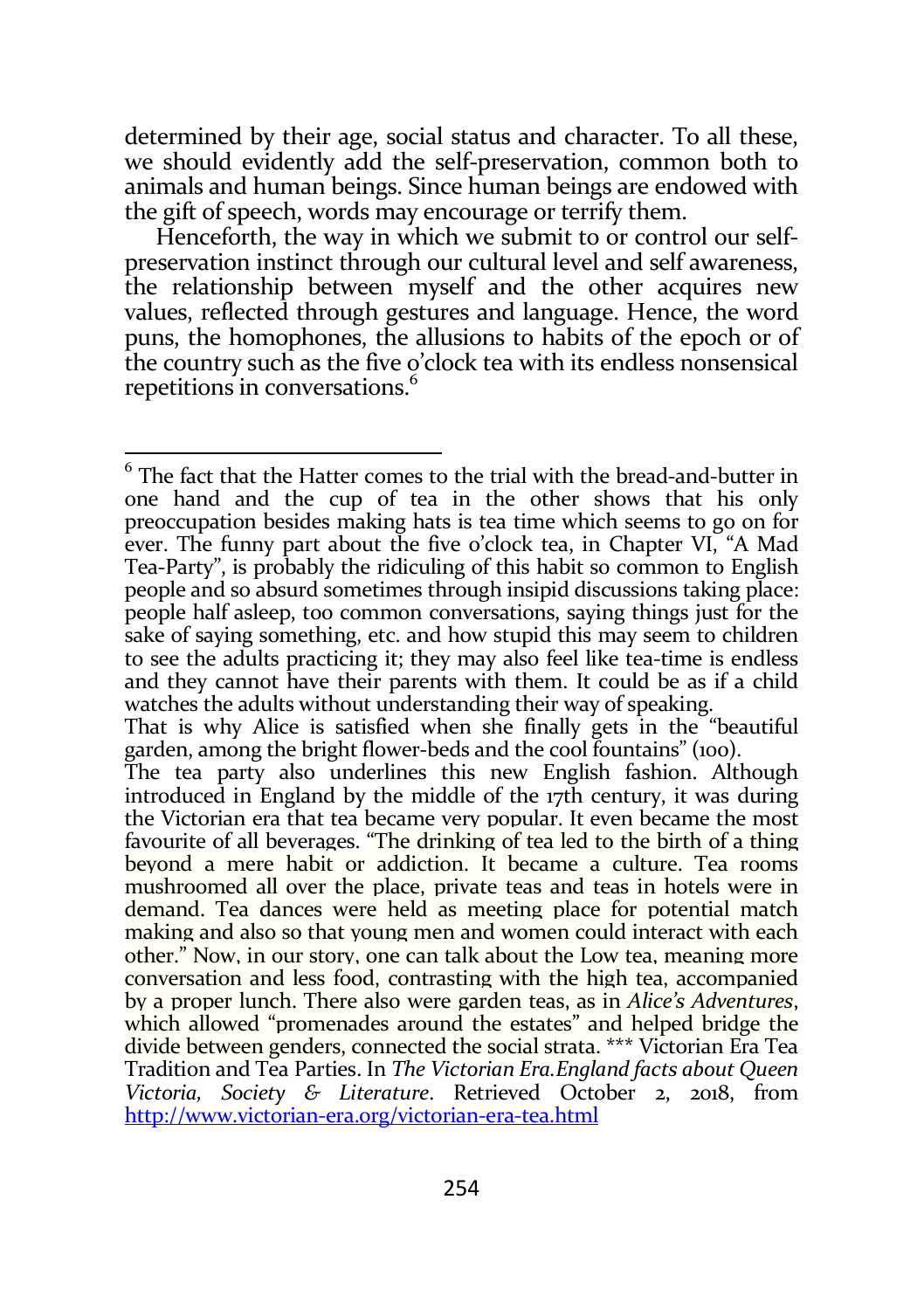### 1. Managing distances through communication

These remarks introduce us to an interpretation of Alice's Adventures with some of the instruments used by proxemics. Two important directions are opened: the different levels of proximity between characters, alluding to different social relationships and categories such as children and parents, children and adults in general, hierarchy; for the animals are nothing else but human projections; communication on different levels: who addresses to whom and in which context; the objectives of the message – transmitting something or creatingconnections; differences in our ways of organizing ideas/arguments and the way in which we communicate them (inductive or deductive); which are, according to this type of culture, the codes of non verbal communication – paralanguage, gestures, silence… (Sauquet & Vielajus 2014: 355- 368). Since in day to day existence physical distances go hand in hand with communication, no distinct reference to one or the other will be made during the present analysis.

Let us take into account another very important detail: Alice's age probably goes between six or seven and nine years. Theories sustain that up to a certain age, we are no more able to believe in imaginary worlds, in other words adults teach us that fairy tales are nothing but imaginary. Then, all of a sudden, our little girl "falls" into such a world facing the difficulty to find a "rational" thread, without being particularly frightened.

#### 1.1. Politeness and authority

If we were to judge this imaginary world with the instruments of the real world, the first thing we have to face is authority. Human beings – or rather playing cards – or animals must be granted what they ask according to their social status. Thus, the rabbit trying to find his gloves, then the Duchess, the King and the Queen of Hearts. Politeness is one thing, total submission is another. All along the book, we will discover a very polite Alice, but not a very submissive one. Through politeness we do not only express respect, it is also a means allowing us to keep the appropriate distance from the other for self protection.

Alice will be polite with everybody, beginning with the Rabbit to whom she addresses with: "If you please, sir". Sometimes politeness is not enough when you are a giant and your interlocutor a Rabbit with certain fears in mind, namely the ones of being scolded by the Duchess for being late, a Rabbit who does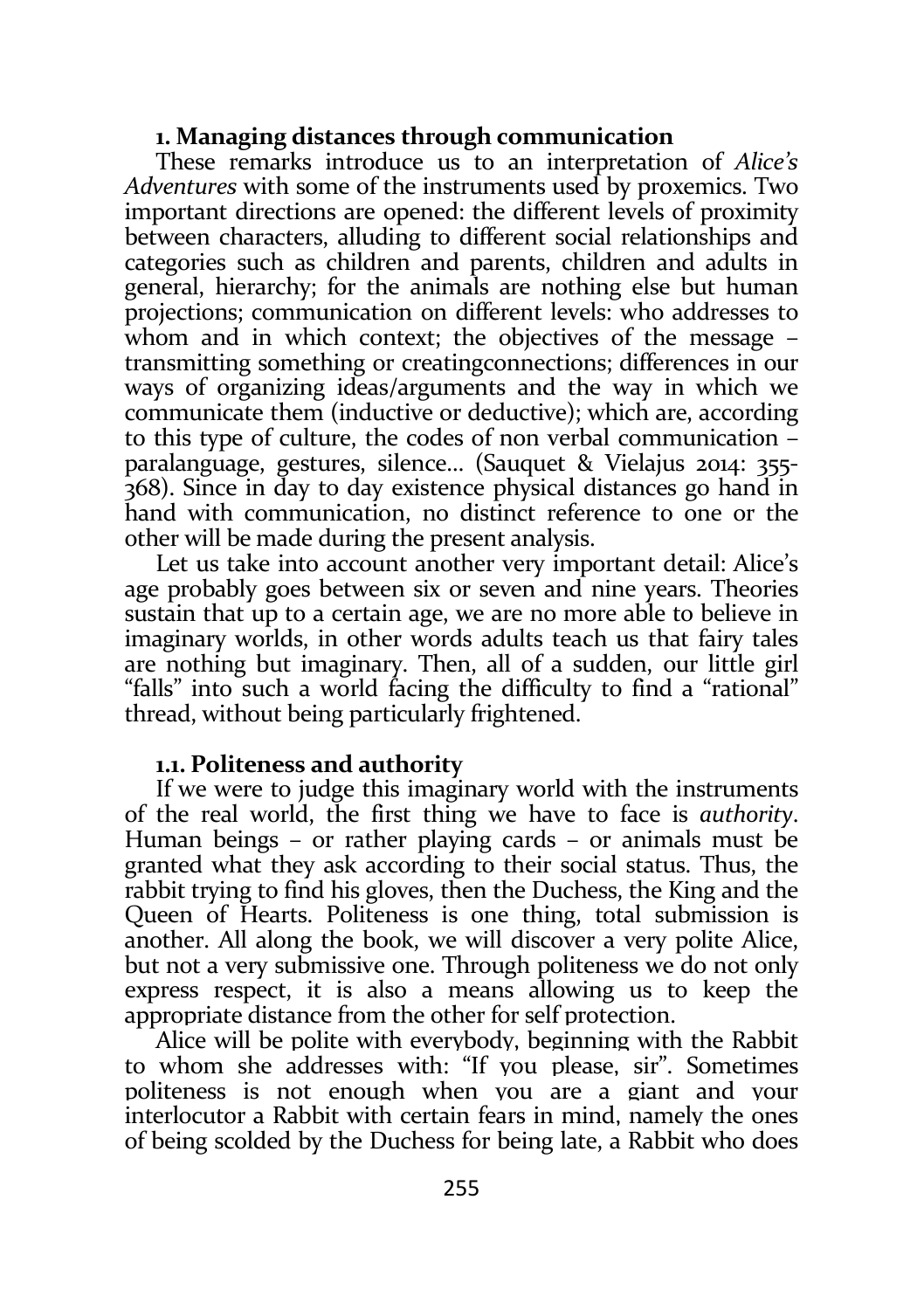not expect to see you in that place and at that specific time. In fact, the Rabbit's attitude towards her changes. When she is small, he takes her for Mary Ann, his housemaid, and asks for his gloves and fan, then, on the croquet ground, he will address herin afriendly tone.

On the other hand, it is not easy to be polite in an environment you are not familiar with. During the dialogues following Alice's getting out of the pool of tears from where lots of "birds and animals that had fallen into" (a Duck, a Dodo, a Lory, an Eaglet) also come out, she proves not to have enough knowledge about these creatures' behaviour.

A caucus-race follows the pool event (Chapter III), having as main topic the way in which Alice could get dry. A caucus-race is an electoral committee used in a pejorative sense sometimes. something like a race-course in which all the participants could run and leave when they wanted to so that, half an hour later, "Everybody has won and all must have prizes" (Carroll 1992: 34). The dialogue that ensues is a mere proof of misunderstandings and of the way in which each person perceives words and, subsequently, worlds. The confusion-creating words may invoke naming objects and lively creatures – homophones like "tale" and "tail" as "sad tale" and "long tail", "not" and "knot", etc., – intervene, so that finally Alice's problem of getting dry is solved in the time elapsed and all the company abandons her for not having had the proper discourse, that is for having Alice talk again about her cat who used to eat mice and birds. In fact, as long as a nonsensical dialogue does not affect you personally you can stand it, even if it leads nowhere, but as soon as you feel offended or threatened, you find an excuse to leave.

Similar things will happen in Chapter V when meeting the Pigeon and pronouncing the word "serpent", then admitting that not only the serpent but herself eat eggs. Or in Chapter II, when she is talking about cats in the presence of the mouse: she is choosing the wrong discourse and unwillingly keeps on with it she remembers her favourite cat, Dinah who likes mice. Her discourse cannot avoid animals that mice do not like, because after she finishes talking about her cat, Alice goes on about her dog which also catches mice. Nevertheless, when very small, she will avoid the puppy, consenting a little after, in a kind hearted tone: "And yet, what a dear little puppy it was! […] I should have liked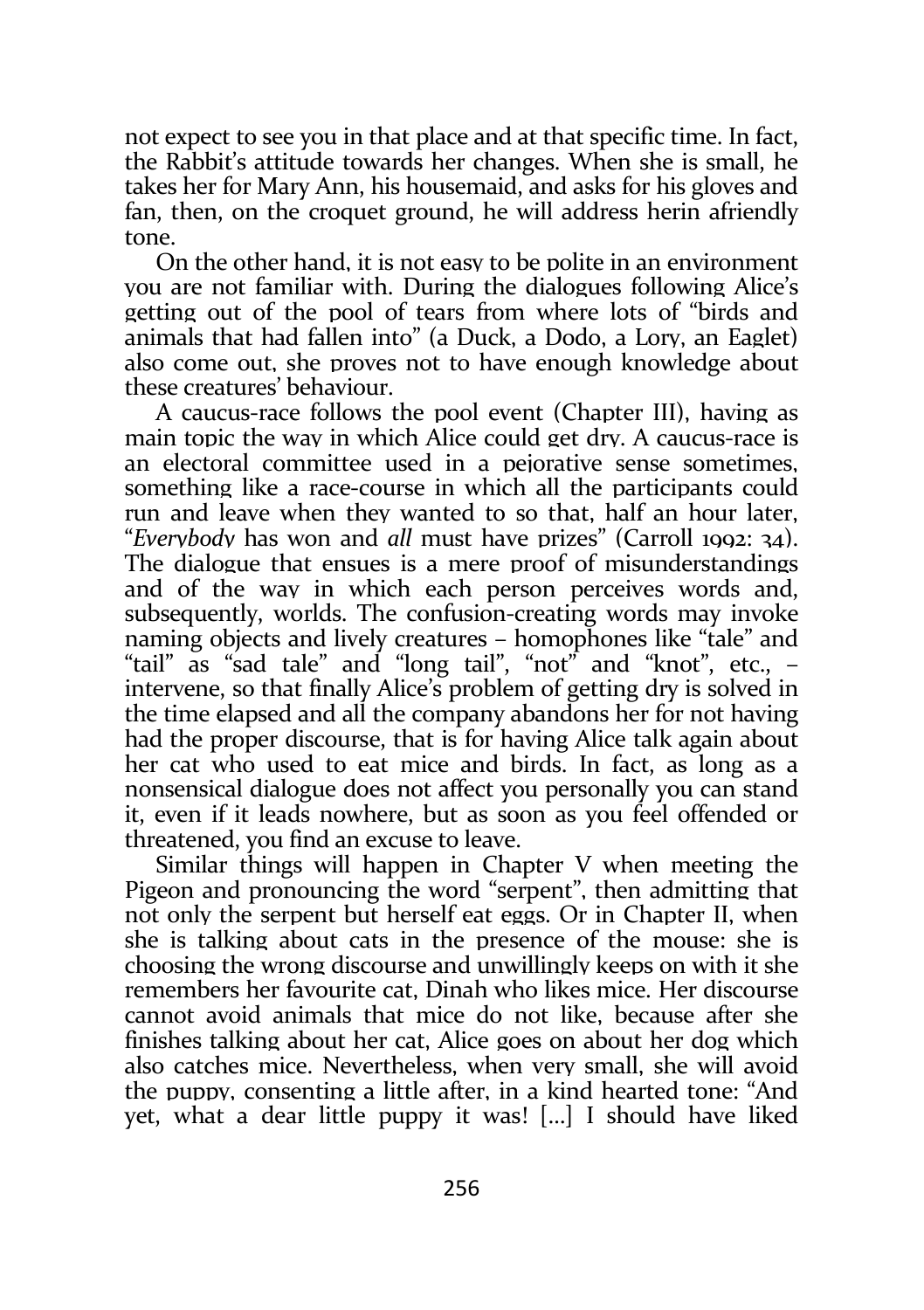teaching him tricks very much, if – if I'd only been the right size to do it!"<sup>7</sup> (Carroll 1992: 51).

In Chapter X, on the occasion of the Lobster's quadrille, Alice says that she knows things about lobsters, she even tasted once some… but then rapidly realizes she could offend them and also the Mock Turtle, so she "checked herself hastily", denying all connection with this kind of sea fruit.

There is also the question of physical distances, like for the puppy, met in the fourth chapter. Being quite small, Alice avoids it. Once arrived in a safe place, she reflects upon the situation:

"And yet, what a dear little puppy it was' said Alice, as she leant against a buttercup to rest herself, and fanned herself with one of the leaves: 'I should have liked teaching it tricks very much, if  $-$  if I'd only been the right size to do it!"  $(51)$ .

Further on (Chapter IX), when "the two creatures [that is the Mock Turtle and the Gryphon] got so close to her, one on each side, and opened their eyes and mouths so very wide" (128), the feeling of insecurity reinstalls. She may also be an "obstacle to the others". When her coming back to usual dimensions occurs, during the trial (Chapter XI), while staying close to the Dormouse and getting bigger, the latter is disturbed and concludes: "You've no right to grow here!" (182).

To continue talking about reactions, once arrived at the Duchess' house (Chapter VI) Alice meets the two footmen, the Fish-Footman and the Frog-Footman. First she avoids them, then in the same polite tone she uses with strangers, she addresses the first, being confronted with the nonsensical words as an illustration of a nonsensical way of thinking. The servant sees

<sup>&</sup>lt;sup>7</sup> Exegetes gave multiple interpretations to Lewis Carroll's book, among which that the dog would be the only animal who behaves in the imaginary world like in the real world, aspect which could express the author's hatred for dogs in real life. Let us say this could also be because of the character's need to have something closer to the usual world, or that the author created a balance in the chapter: if at first she succeeded in frightening so many animals, now Alice sees how the feeling is like. Chapter 4: The Rabbit Sends in a Little Bill. In SparkNotes Editors.(2005). SparkNote on Alice's Adventures in Wonderland.Retrieved October 3, 2018, from http://www.sparknotes.com/lit/alice/; https://www.sparknotes. com/lit/alice/section4/.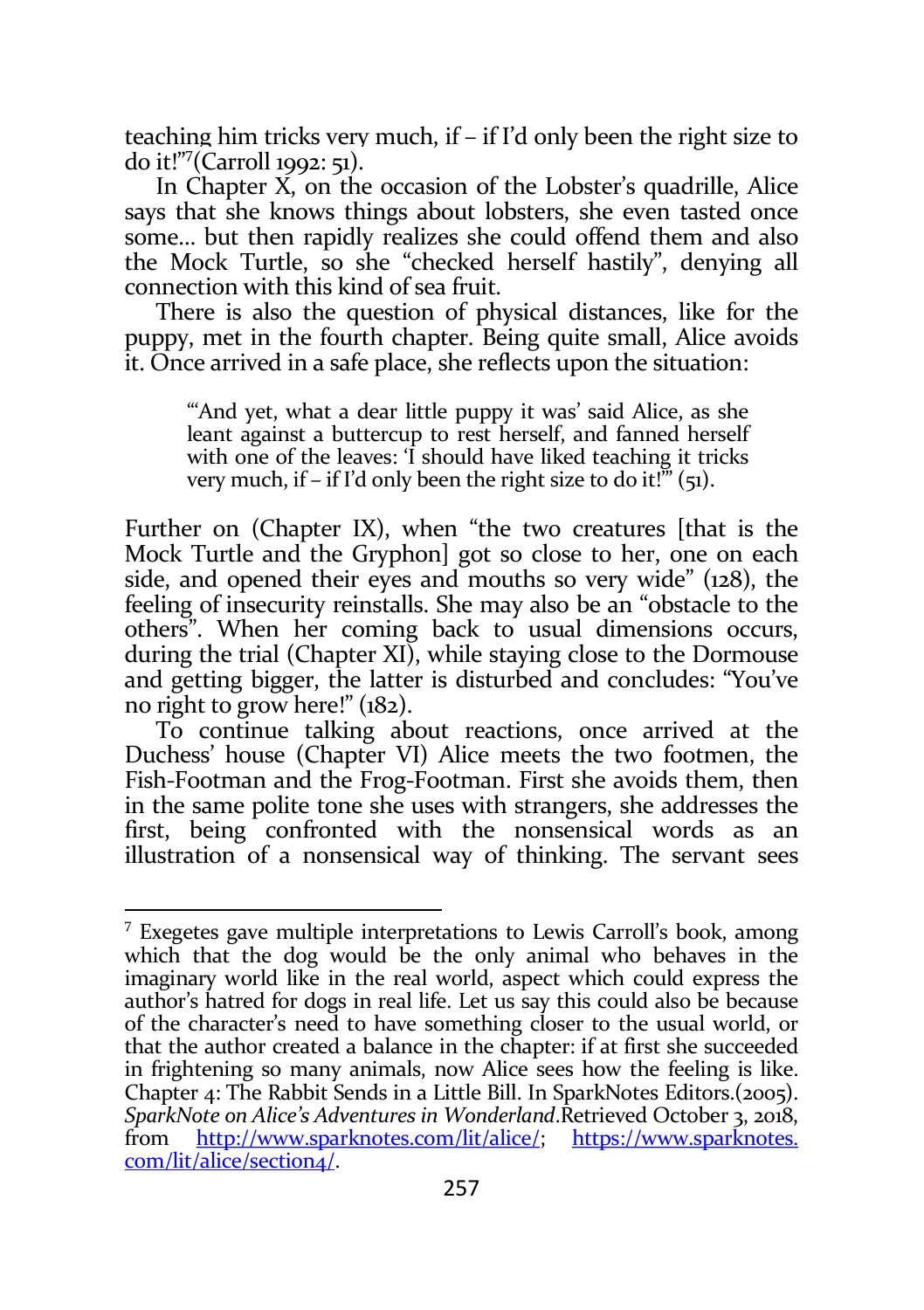nothing else but his obligation and mission to stay for days in front of the door till someone will get out in order to let him announce the invitation addressed by the Queen to be part of a croquet game. The Duchess' answers are absurd as well (appreciations like "You don't know much [...] and that's a fact."  $(71)$  expressed on a high tone, a result of the power adults have upon kids merely by virtue of their size and over other adults through their rank.A funny position in fact, since she is being subjected to the cook's great dissatisfaction and to the baby pig's cry silenced with such a rough lullaby one would think the world is upside down. The Duchess does not seem to have much personality after all, since she will reproduce one of the Queen's commands provoked by a new homophone word play talking about axis and axes: "[…] chop off her head!"(71).

In Chapter IX, we discover the Duchess' habit of always finding a moral to no matter what in order to express her wiseness but most of all to underline her position. The Duchess' "lessons" are quite nonsensical sometimes, as, for instance, this one which Alice feels like noting down in order to understand it:

"Never imagine yourself not to be otherwise than what it might appear to others that what you were or might have been was not otherwise than what you had been would have appeared to them to be otherwise" (108).

Absurd conversations lead nowhere and are most often interrupted by the arrival of someone else, like the Queen in the case of the Duchess, the one person who could make her cease her nonsensical talk, still in the sense of authority.

In as far as physical distances are concerned, Alice does not enjoy her company "first because the Duchess was very ugly; and secondly, because she was exactly the right height to rest her chin upon Alice's shoulder, and it was an uncomfortable sharp chin." (106). We understand Alice's permanent care to be polite in order to avoid this most embarrassing high degree of proximity.

In Chapter VIII, the King and Queen of Hearts dominate the garden and it necessarily needs to look the way their majesties want it to. So, if the rose-trees are not all red, they need to be painted before the arrival of the Royal Household. If the authorities discover the fake, the subjects will be beheaded. This is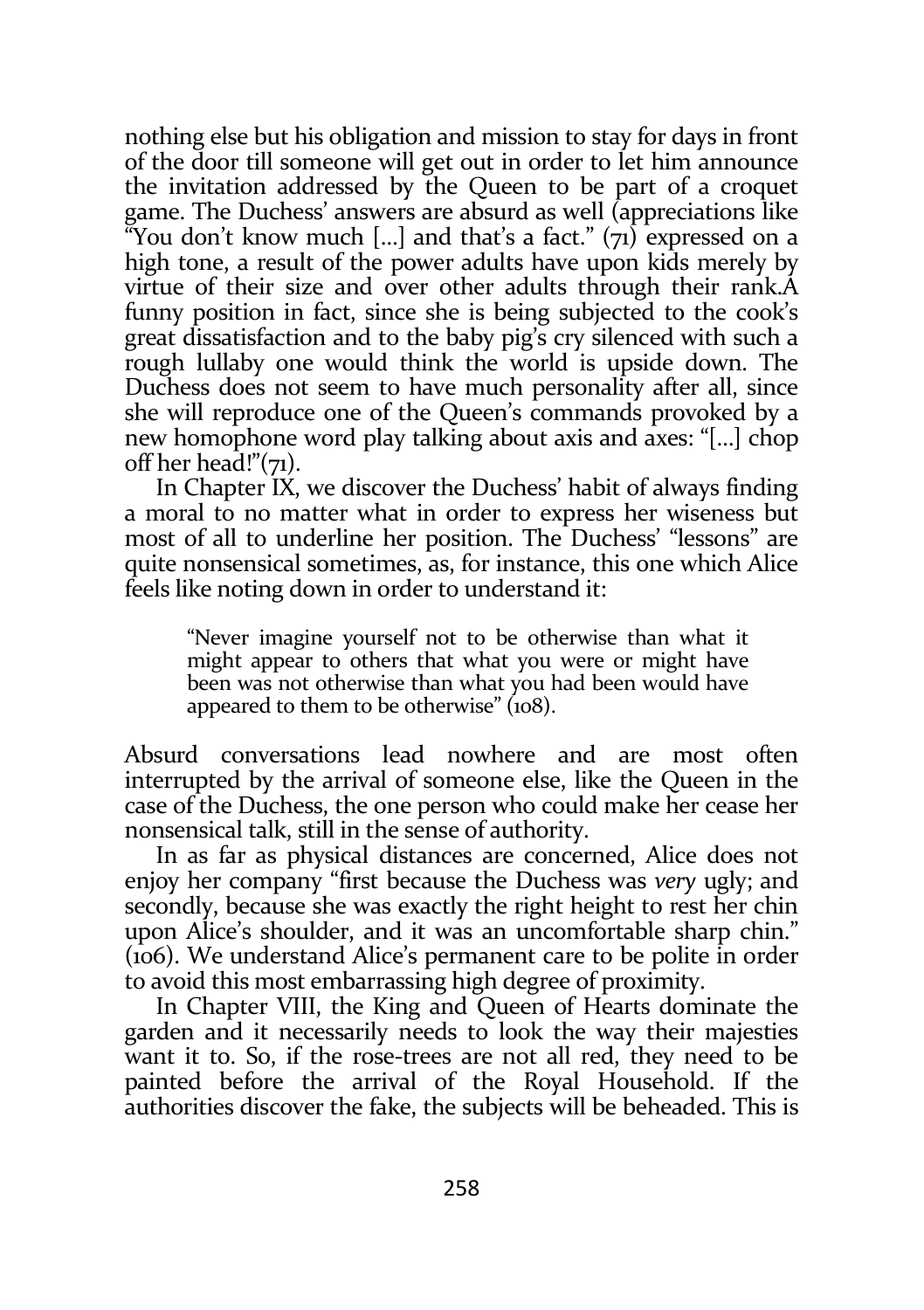a satirical way of expressing authority. At the croquet game<sup>8</sup>, when the Queen orders "Get to your places!", people run in all directions, "tumbling up against each other"  $(q8)$ . The funny croquet ground, constituted of live hedgehogs for balls, live flamingoes for mallets, soldiers for the arches, made the game quite difficult. In fact, the croquet ground soon became almost empty because of the Queen's wish of beheading everybody. This "Off with his/her head" may also mark, besides the taste for power, the fear or incapacity of doing the right thing, of choosing what would be best. Therefore, they are put in a really embarrassing situation when ordering that the Cheshire cat be beheaded. This is a croquet game where people should have fun, but no fun is possible since the Queen is in such a changing mood all the time so that "all the party looked grave and anxious" (104).

Alice's authority changes according to the shifts in her dimensions. While in her case politeness remains the same even when her dimensions would allow her to behave differently, the royal authority is absurdly "authoritarian" and does not change except when fear intervenes. It proves that this roughness in manifesting authority is issued from the fear of being unable to master situations. Chapter XI, "Who stole the tarts?", may be seen as a satire addressed to the court of justice where the jurors are putting down their names on slates "for fear they should forget them before the end of the trial" (125). The judge, the King himself, seems to be in a hurry and asks the court "Consider your verdict"

 $\overline{a}$ 

<sup>&</sup>lt;sup>8</sup>Croquet was a popular lawn game in Britain beginning in the 1860s, so it must have been a novelty for the epoch. The funny thing is that, through his taste for the absurd, the author proposes a rather strange way of playing it. (Badminton and tennis also were popular occasions for parties, with women playing "mixed doubles" alongside male players.)

Another popular occasion of distraction (entertainment) at that time was the quadrille, mentioned and even "explained" in an "adapted" and more than funny way in Chapter X. Its fashion started in late 18th and 19th century Europe and its colonies. "Performed by four couples in a rectangular formation, it is related to the American square dancing. The Lancers, a variant of the quadrille, became popular in the late 19th century and was still danced in the 20th century in folk-dance clubs." Retrieved September 22, 2018, from Quadrille.https://en.wikipedia.org/ wiki/Quadrille.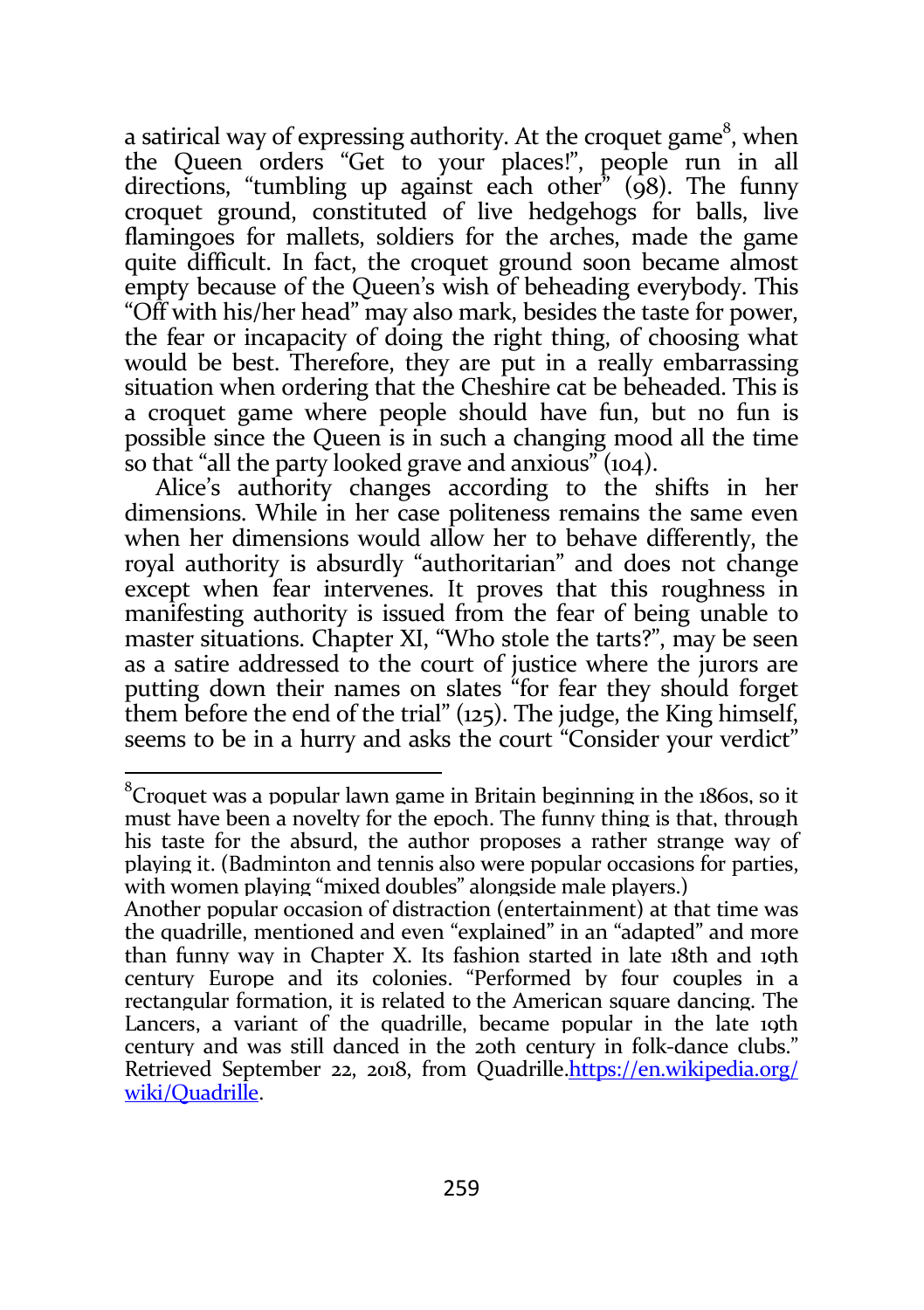before inviting the witnesses to come with their evidence, while the queen says "Sentence first, verdict afterwards!" (145). The King is also inventing on the spot laws and rules like: "All persons more than à mile high to leave the court" (140-141).

#### 1.2. Alice versus Alice

As stated above, the story has a rather common beginning: "Alice is sitting by her sister on the bank" and getting bored by the hot day. She is at the age of books with "pictures and conversations". Then the red eyed talking rabbit appears. Should this be a continuous oscillation? An oscillation between usual rules and reason's demands or reasonable things and strange ones – probably because she is at the age when the difference between the two worlds in which a child lives becomes troubling? The real world imposed by the adults and subsequently what the society imposes and, on the other hand, the children's world, based on intuition which also is real but forgotten by the adults are in some kind of confrontation. Alice is about to fall into that rabbit hole with courage, she is careful and always in touch with what her parents might say about it (a feeling of obedience and protection experienced by the child): "Well! […] after such a fall as this, I shall think nothing of tumbling down stairs!" (13). She calculates distances according to what she had learned, her memory being all the time connected with what could be good or useful to her (the instinct of self-preservation, but also her education). When she gets in the underground, in the "long, low hall" with doors all around, they are all locked (adults forbid children certain things). But Alice's courage also marks the fact that if you wish something, you just need to be more attentive and you will find what you are looking for or at least you will make a step forward. Children act all the time for the sake of the game. Because they live in the present, they are open to the present. They also use their previous knowledge gained from personal experience, from what they have learned in school or from stories:

"'I wonder if I shall fall right through the earth! How funny it'll seem to come out among people that walk with their heads downwards! The Antipathies, I think –' (she was rather glad there was no one listening this time, as it didn't sound at all the right word)"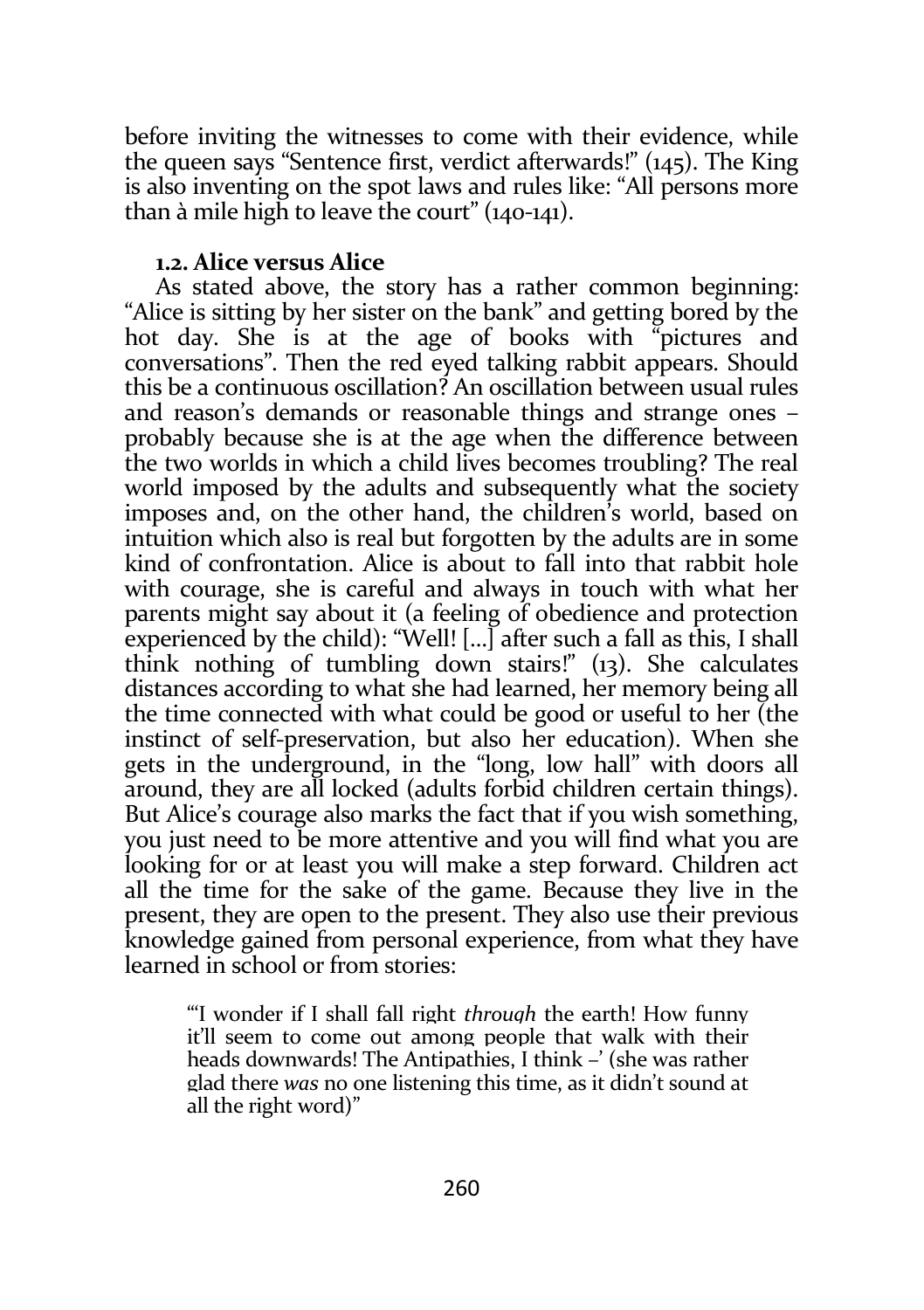and finally decides not to ask where she is for fear of being considered as "an ignorant little girl" so she hopes she could "see it written up somewhere"  $(i_4)$ . Feelings of inferiority are testified by children especially when adults make fun of them in "serious situations". But, in the end, tired of so much nonsense, she starts wondering "if anything would ever happen in a natural way again"  $(125)$ .

In order to get to the small door whose key she discovers on the table, she wishes to "shut up like a telescope" and indeed she succeeds, thus beginning the adventure of changing dimensions. The beginning is a little strange though, unfamiliar, accompanied by a feeling of bewilderment and fear intermingled with curiosity: "Curioser and curioser" (21), she will remark, pretty much aware that there should be a grammar mistake in it.

Quickly passing from her usual, then small and big dimensions, probably close tothose of an adult, Alice remarks the existence of distances between parts of her body. She is looking at her own feet with the eyes of a girl – because her way of thinking remains about the same – and following the example of the adults, she imagines what she could do in future to handle the situation – talking about her own feet in the third person, personalizing them, in fact, and she utters: "I'll give them a new pair of boots every Christmas". A gesture adults would make, and which gives Alice the allure of an adult, that is having power over her own feet. This sends us to the relationship a child has with his/her own body: it appears that the mind, the soul are detached from the body, form a different part of it, so in the beginning children observe themselves and discover their resemblance with adults.

Later on in the book (Chapter V), her throat will become so long that she will see her shoulders go too far, to say nothing about the hands she cannot see any more. In an attempt to move them she can only observe "a little shaking among the distant green leaves that lay before her" (61).

Sometimes, when she finds herself in difficult situations, she longs for the security waiting for her at home where she is not growing "larger and smaller and being ordered about by mice and rabbits all the time"or "Everybody says 'come on!' here,' […] I never was so ordered about in all my life, never!". Being in such a strange place and with no parents around to stop her or determine her to say something, Alice asks questions more or less timidly, "for she was not quite sure whether it was good manners for her to speak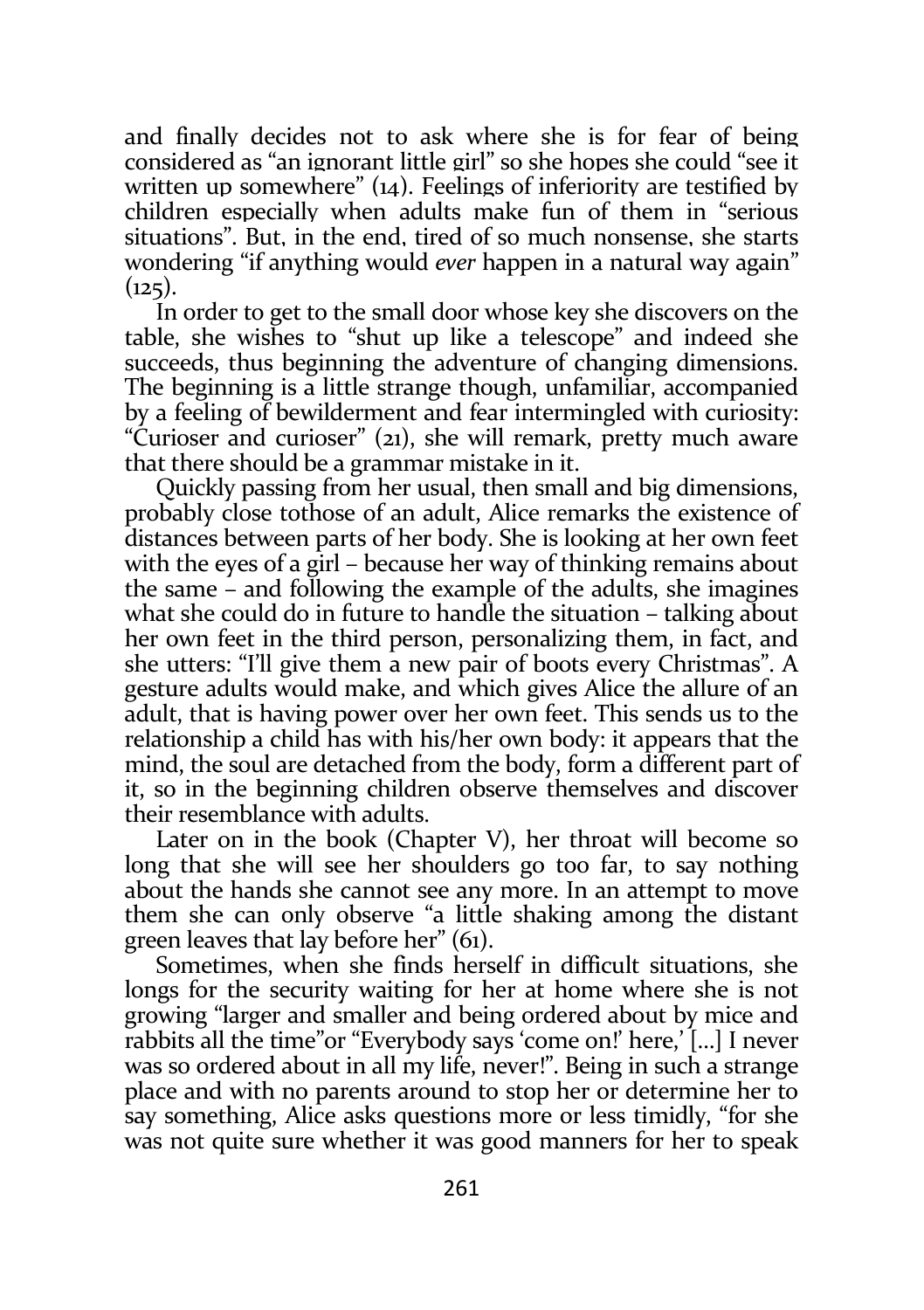first" (69). She will also make other decisions by herself like the one of saving the baby by taking it away, till she discovers it is a pig and makes the comparison with ugly children she had already seen. The absurd conversation with the Cheshire Cat, a "cat without a grin" and "a grin without a cat" goes in the same direction. Alice's remark that she does not want to go among mad people is welcomed with the unusual observation: "Oh, you can't help that […] we're all mad here. I'm mad. You're mad.". Alice must be mad "or you wouldn't have come here". The wrong way in which we are directing our reasoning is illustrated by the Cat: "you see a dog growls when it's angry, and wags its tail when it's pleased. Now I growl when I'm pleased, and wag my tail when I'm angry. Therefore I'm mad"(76).

Finally the girl becomes aware of the importance certain gestures might have so that her intervention in the discussion with the Gryphon and the Mock Turtle is wise: "I could tell you my adventures – beginning from this morning […], but it is no use going back to yesterday because I was a different person then"  $(122)$ .

In the end, returning to her usual dimensions, she makes the pack of cards fly away. She is neither bigger, nor smaller than usual. She is smarter in exchange, more courageous also, being able to express her opinions and to make decisions by herself. Her final remark "Stuff and nonsense […] Who cares for you? You're nothing but a pack of cards" (145) marks the positive ending of her adventures.

The "voice of reason", of the double, is beside her all the time, supporting her in the so rapid change of dimensions experience. Alice used to pretend to be "two people" quite often, so she is somehow prepared. One may start asking as Alice does: "Who in the world am I?" (24) like in a puzzle: 'I'm sure I'm not Ada (…) for her hair goes in such long ringlets, and mine doesn't go in ringlets at all", on the contrary, she is not sure not to be Mabel, because all her knowledge acquired in school such as Arithmetic or Geography goes wrong, a poem goes wrong as well, her emotion is too big to let her remember correctly (24-25).

Alice doesn't want to go to the surface, that is in the real world any more unless the others, those around her at the present moment, tell her who she is and she likes "being that person". Then she thinks again: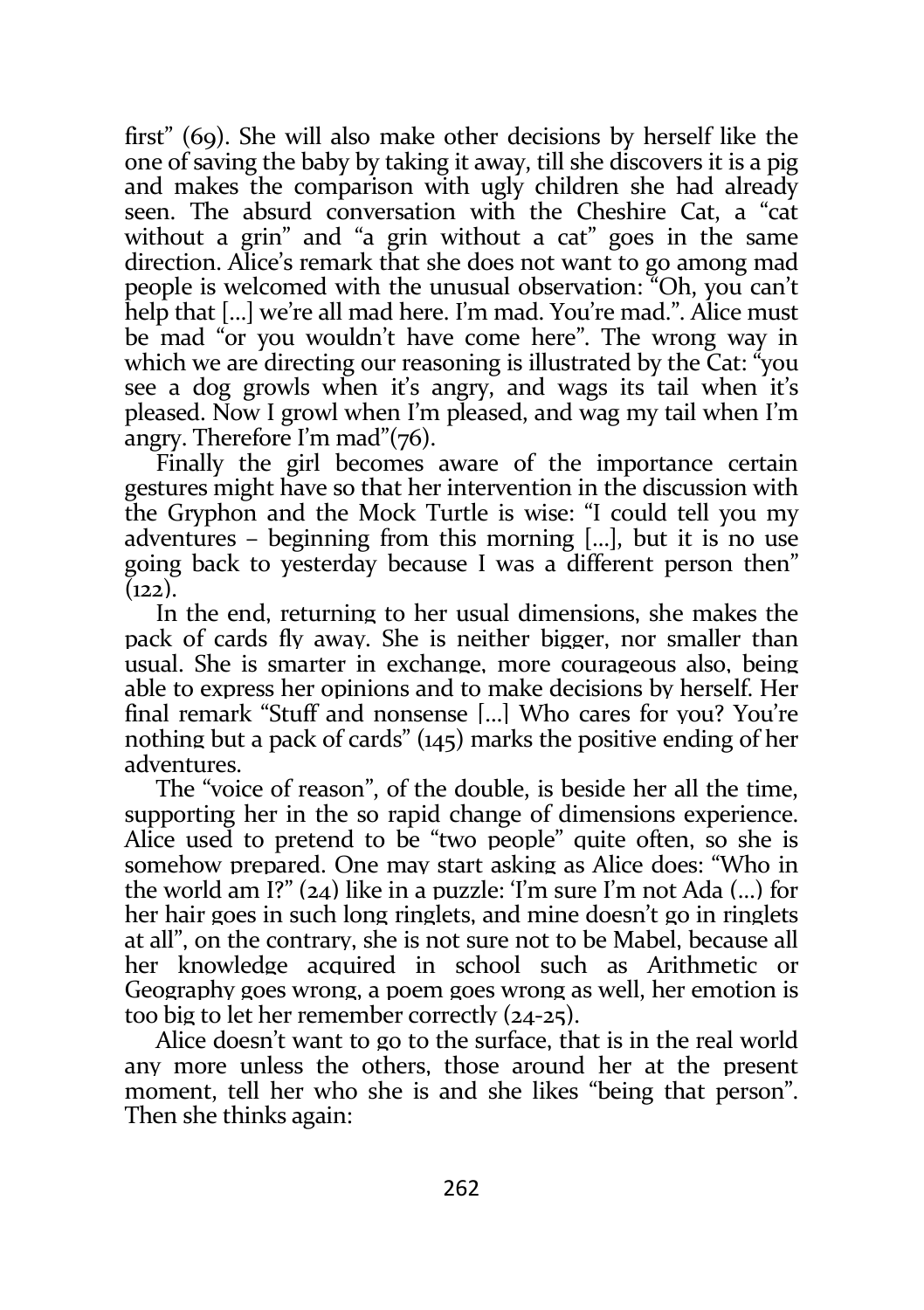"I shall never get any older than I am now? That'll be a comfort, one way–never to be an old woman–but then– always to have lessons to learn! Oh, I shouldn't like that!" $(43)^9$ .

But in that world and in that situation, she realized there was no room for books and lessons. So she creates a conversation with herself.<sup>10</sup>

Further on, she gives an embarrassing answer to the Caterpillar to the question "Who are you?" "I–I hardly know, Sir, just at present–at least I know who I was when I got up this morning, but I think I must have been changing several times since then." […] I can't explain myself […], because I am not myself, you see." […] I can't understand myself, to begin with; and being so many different sizes in one day is very confusing" (54).

Dimensions modify our way of thinking and the reactions we have towards the others. Things become even more confusing when these changes occur in a totally unfamiliar place. Alice knows she would feel "a little queer" being a caterpillar for example, when changing into a chrysalis and then into a butterfly.

#### **Conclusions**

-

Among the multi-layered meanings of Alice's adventures, we chose the one connected to proxemics and discussed its most striking aspects. This book is about the world of children and the

<sup>&</sup>lt;sup>9</sup> An important detail resides in the fact that Lewis Carroll also suggests, through italics, powerful uncertainties, preferences or dislikes of the characters. Sometimes there also are explanations in brackets constituting most useful marks of proxemics for the reader. Another category would include homophones: "hare", from March Hare, and "hair" in Chapter VII, for example, when a rather sensical discussion is interrupted with nonsensical remarks of the kind "Your hair wants cutting".

Word games like: "I say what I mean" vs "I mean what I say" and "I see what I eat" vs "I eat what I see"; "I like what I get" vs "I get what I like" and" I breathe when I sleep" vs "I sleep when I breathe" are connected to logic. We recognize here the British inclination towards puns and limericks.

 $10<sup>10</sup>$  Let us remember Chapter IV when the Rabbit, the master of the house, gives orders, as in the real world, and the servants are supposed to do the hard work, in this case to free him from the embarrassing situation of having a giant girl in his house.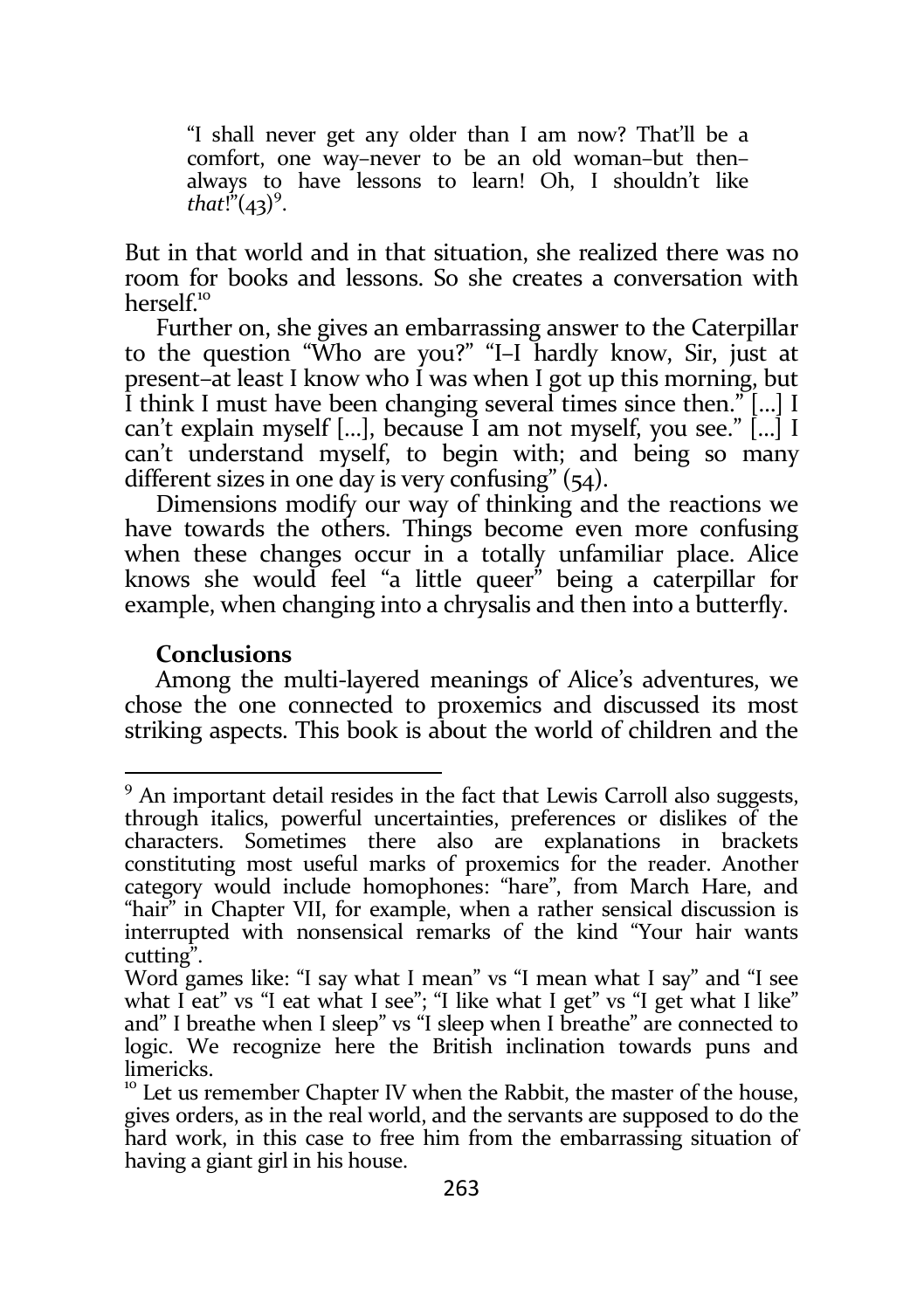way in which they may adapt to a world as that of the Victorian era and not only. In helping us discover this peculiar world of Alice's adventures, Lewis Carroll shows to which extent words may be revealing or hiding the truth from us. On a closer look, the reader may observe that the author follows a specific structure in his book: he interrupts the so-called order of things to come up with something weird – word puns usually in order to awaken us.

Our reduced power of concentration which leads us back to mechanisms makes us lose the thread of conversation in general and if we lose an important word, it becomes quite difficult to get reconnected. It is at this moment that the role of such or such culture intervenes through its well established mechanisms which help us react in a way or another. Sometimes these mechanisms may prove useful, some other times…

By an extended reasoning, the globalization phenomenon might direct humanity towards the loss of landmarks, as the American sociologist George Ritzer states when talking about something or nothing. We run the risk of "globalizing nothing", since in our society dominated by the market economy, something's characteristics ("unique, spatial relations, specific to the age, humanized, bewitched") are confronted with nothing's characteristics ("untraceable/generic, with no geographical traces, non-specific to the age, dehumanized, not bewitched"). G. Ritzer thus demonstrates how

"the nothing' 'the non-human' non-things and non-places invade everybody's life to a greater and greater extent. The question to be asked is the following: what happens with the individual's system of values, his identity, and his education? Do we risk promoting non-values, non-identities and even certain types of non-education, in Ritzer's view?" (Voinea 2012: 289)<sup>ii</sup>.

If Alice's Adventures story was initially written for the enjoyment of children, it does not address to them only, as Carroll

<sup>11</sup> In her assertions, Mihaela Voinea starts from George Ritzer's Globalizarea nimicului. Cultura consumului și paradoxurile abundenței (2010. București: Humanitas), p. 64.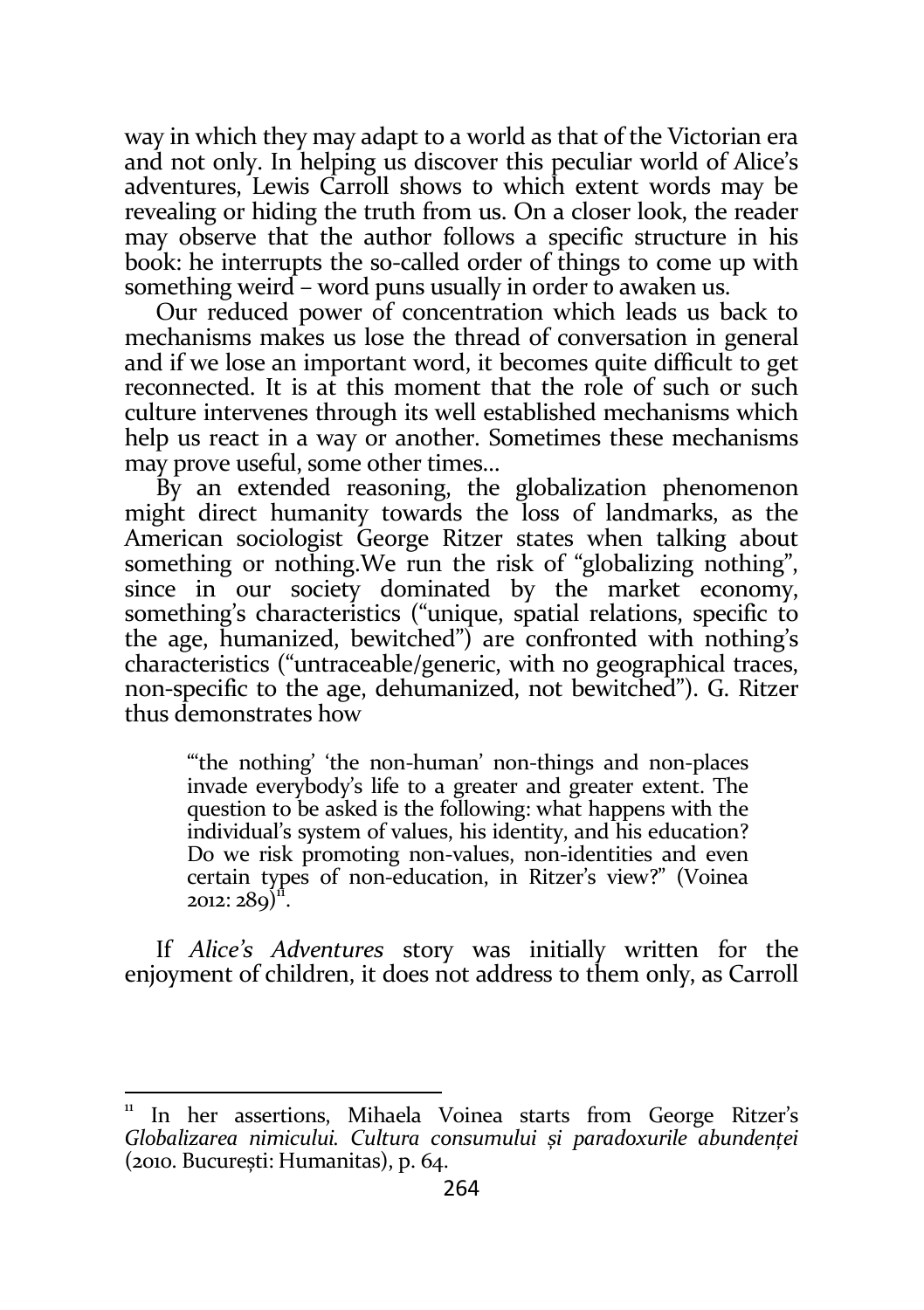himself says: "we, adults, are but older children, dear"<sup>12</sup>. Lewis Carroll is thus creating an alternative or parallel universe, inviting us to open our minds. There certainly is a connection to the age in which the book was written, but its message remains valid even today, both for children and adults.

#### References:

- Brown, Celia. (2015) Alice's Journey Accross the Globe into Mysterious Realms: The Significance of the Exotic Animals in Wonderland. In Libri & Liberi, 4/2, pp. 269-290. Retrieved October 2, 2018, from
- file:///C:/Users/Chira/Downloads/2016\_02\_24\_Libri\_et\_Liberi\_4\_2\_03\_ST UDIJE\_04.pdf.
- Carroll, L. (1994). Alice's Adventures in Wonderland.Penguin Books.Penguin Popular Classics.
- \*\*\* Alice's Adventures in Wonderland Analysis. In Critical Survey of Science Fiction and Fantasy. Ed. T. A. Shippey. eNotes.com, Inc. 1996 eNotes.com Retrieved October 23, 2018, fromhttp://www.enotes.com/topics/alices-adventures/criticalessays#critical-essays-analysis.
- Hall, E.T. (1981). La proxémique. In La nouvelle communication (Bateson, G. & Birdwhistell, G. & Hall, E.T., etc.). Éditions du Seuil, pp.191- 221.
- Maatta, J. (March, 1997). An Analysis of Alice's Adventures in Wonderland.In Alice-in-Wonderland.net.HII Katedralskolan, Uppsala, Sweden.Retrieved September 12, 2018, fromhttp://www.alice-in-wonderland.net/resources /analysis/interpretive-essays/an-analysis-of-alices-adventures-inwonderland/.
- Rougeau, R. Nichole. (2005). Alice's shadow: childhood and agency in Lewis Carroll's photography, illustrations, and Alice texts.LSU<br>Doctoral Dissertations. 3388. Doctoral Dissertations https://digitalcommons.lsu.edu/gradschool\_dissertations/3388.
- Sauquet, M. & Vielajus, M. (2014).L'intelligence interculturelle. 15 thèmes à explorer pour travailler au contact d'autres cultures. Éditions Charles Léopold Mayer.
- Serre, J.-Fr. (6 oct. 2013). XIII Une psychosociologie de l'espace 1) La proxémique d'Edward T. Hall (1966). In La ville à la croisée des chemins – Promenade dans la littérature de l'urbanité. Retrieved August  $15$ ,  $2018$ ,  $2018$ http://urbainserre.blog.lemonde.fr/2013/10/06/xiii-une-

<sup>&</sup>lt;sup>12\*\*\*</sup> White Rabbit Alice Carroll Size (September 6 2017). Retrieved October 23, 2018, fromhttp://samedaypapers.me/white-rabbit-alicecarroll-size/.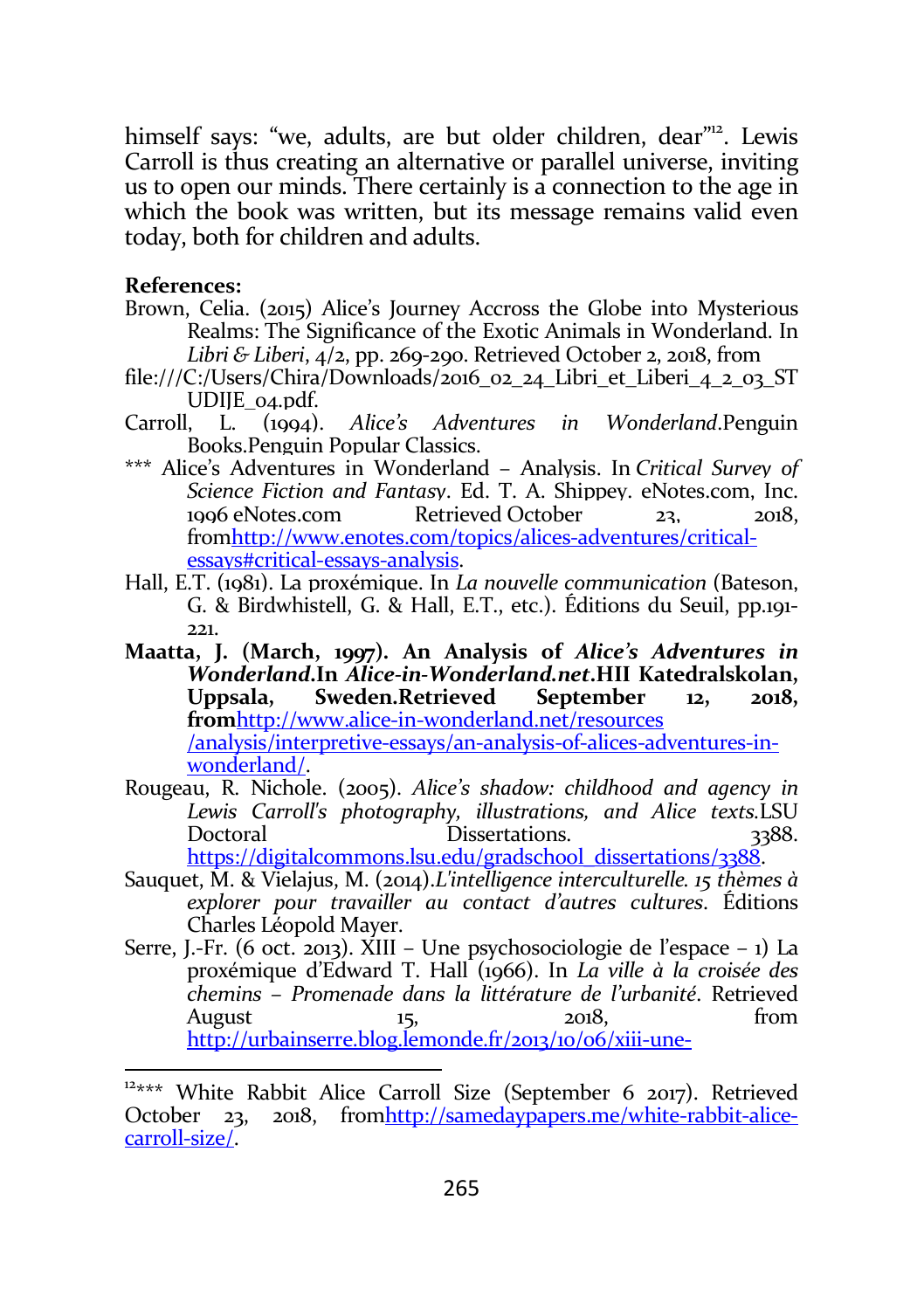psychosociologie-de-lespace-1-la-proxemique-dedward-t-hall-1966/.

Voinea, M. (December 2012). The role of intercultural education in defining the system of individual values. In  $\frac{Proceedia - Social and Behavioral} {Behavioral}$  Sciences,  $\frac{33}{128}$  pp.  $\frac{288-292}{128}$  Article PDF Behavioral Sciences, 33, pp. available. Retrieved September 22, 2018, fromhttps://www.researchgate.net/publication  $/257714836$  The role of intercultural education in defining the system of individual values.

≈≈≈≈≈≈≈≈≈≈≈≈≈≈≈≈≈≈≈≈≈≈≈≈≈≈≈≈≈≈≈≈≈≈≈≈≈≈≈≈≈≈≈≈≈≈≈≈≈≈≈≈≈≈≈≈≈

Rodica Gabriela CHIRA. With a PhD in Philology (Babeș-Bolyai University, Cluj, 2002), her fields of interest imply the history of French literature and civilization, comparative literature, imaginary studies, interdisciplinary and intercultural studies.

She authored 4 books: Cyrano de Bergerac–du burlesque à la science-fiction (Alba Iulia: Úlise, 2002; Incursiuni literare, (Sibiu: Imago, 2003); Littérature et idées au Siècle des Lumières (Sibiu: Imago, 2005, 2008); Autres mondes. Approches SF (Iași: Ars Longa, 2015). She (co-) authored 10 books, 1 dictionary, 60 articles and book chapters published in international and national publications such as: Caietele<br>Echinox. IoLIE Trictrac: Iournal of World Mythology and Echinox, JoLIE , Trictrac: Journal of World Mythology and Folklore, Columna. Finnish & Romanian Culture, Studia Universitatis Babeş-Bolyai, Cahiers Tristan l'Hermite. Translator from French into Romanian (Mircea Eliade, Sacrul şi profanul, Bucureşti, Editura Humanitas, 1992 Michel Ducobu, Un belgian la capătul plajei, Cluj-Napoca, Limes, 2012) and from Romanian to French, with Doina Puşcău (Iacob Mârza, École et nation. Les écoles de Blaj à l'Époque de la Renaissance nationale, Col. "Bibliotheca Rerum Transilvaniae", Institutul Cultural Român. Centrul de Studii Transilvane, 2005), member of 5 national and international scientific committees. Coeditor of Annales Universitatis Apulensis. Series Philologica, Incursiuni in imaginar (Incursions into the Imaginary), Caietele Echinox, Imaginaire et illusion, vol. 23, 2012, Incursiuni în imaginar, etc. Vicepresident of CIEL - Centre of Research and Innovation in Linguistic Education she is directing the research group on Plurilingualism and Interdisciplinarity.

Scholarships: 2005-2006 New Europe College. Institute of Advanced Studies, Bucarest, with an individual research project Du comique et de la science-fiction – à la rencontre du réel/d'une réalité; July 2010, International Writers' and Artists' Residency – Val David, Québec, Canada with an individual research project: Religious Symbolism in Four Fairy-Tales: Cinderella, The Story of the Pig, The Story of the Wonderworking Wolf and the Golden-Haired Ileana, The Fire Bird.